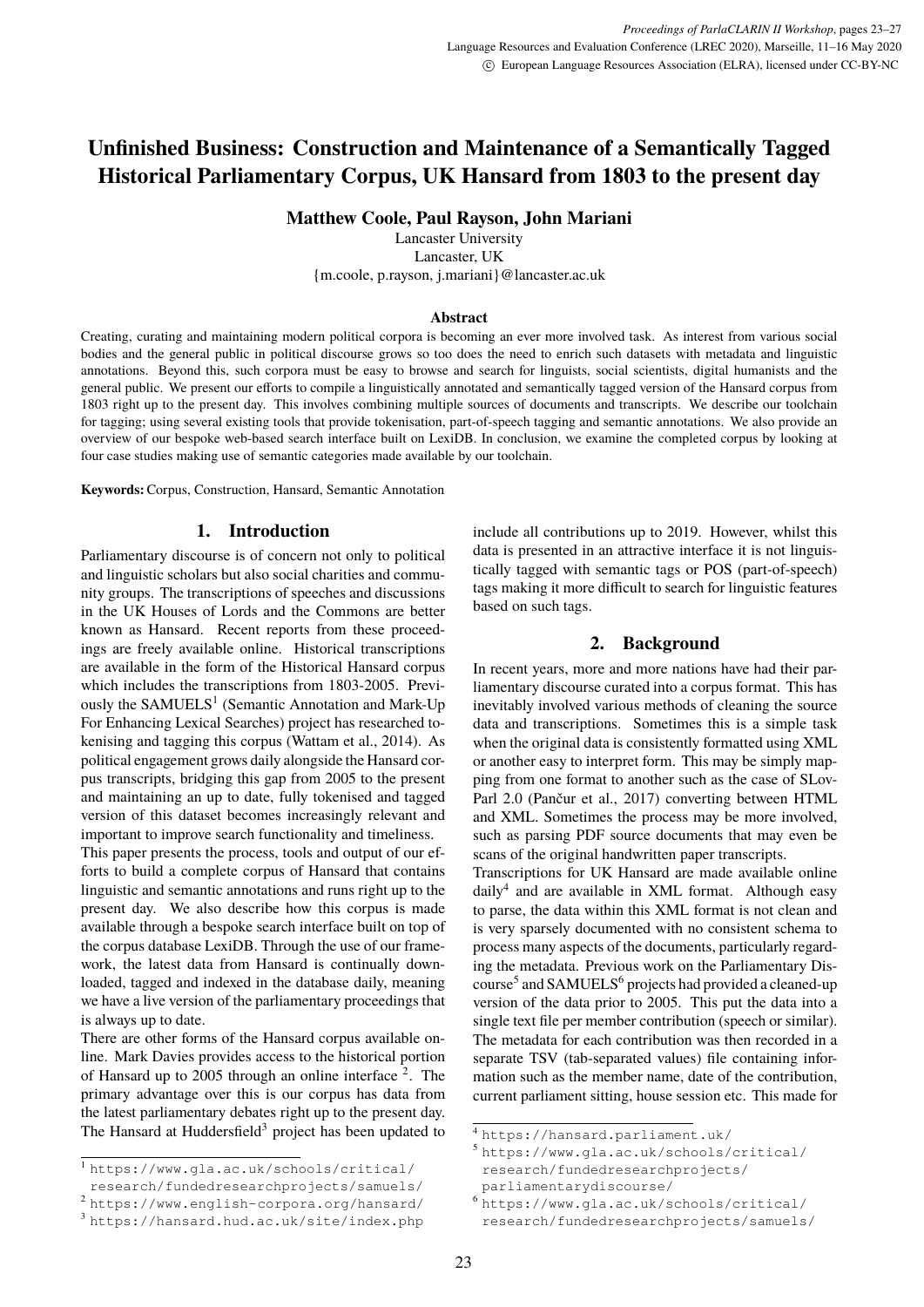easier consumption of the source texts for linguistic tagging and annotation whilst still retaining the metadata in a form that could be easily searched and cross-referenced.

Other efforts have been made to add semantic topics to British Parliamentary speeches. Research [\(Nanni et al.,](#page-0-0) [2019\)](#page-0-0) grouping all speeches from the houses into semantic topics based on the content of the contribution provides a means of searching within Hansard for speeches not only based on MP information but also based on the topic discussed. This work utilised the publication of the Hansard corpus from another initiative, TheyWorkForYou<sup>[7](#page-0-0)</sup> (run by MySociety<sup>[8](#page-0-0)</sup>) provides a version of the Hansard transcripts back to 1918 which is cleaned with disambiguated MPs names and affiliations allowing for easier searching of this metadata when compared to that provided in the Historic Hansard corpus from the SAMUELS project.

## **3. Data collection**

The Historical Hansard corpus covers transcriptions from 1803 - 2005 in both the House of Lords and the House of Commons. This data is freely available online  $4<sup>0</sup>$  to anyone who wishes to use it. Previously the historic portion of the Hansard corpus has been processed through Lancaster University's linguistic toolchain (described below). This historic section of the corpus consists of just under 1.7 billion words (when tokenised through CLAWS) in around 7.5 million files.

For post-2005 data, several sources are available. The parliamentary website provides Atom feeds to allow for daily transcripts to be downloaded, but their API is not particularly useful in retrieving individual speeches from specific dates. TheyWorkForYou provides a means of accessing raw scraped XML from speeches back to 1919 as well as an open-source parser for cleaning the source XML data. Using this as well as a script provided by the Hansard at Huddersfield project all missing data after 2005 was retrieved and added to the original historic data to create a complete corpus of Hansard from 1803 onwards. The additional data consisted of approximately 315 million additional tokens in 4,302 files bringing the total corpus to approximately two billion words (the modern data contains several member contributions per file as opposed to the historic data which was divided into a single member's contribution per file).

The post-2005 data was brought as close as possible to being in line with the format produced from the SAMUELS project for Historic Hansard. Each source XML file contains multiple contributions from a single sitting of one of the houses. Each contribution was split into a separate file (consistent with Historic Hansard). This created around 1.2 million additional files which brought the total number of files in the corpus up to around 8.8 million. Each contribution file is stored in the original plain text as a TXT file and a tagged version in TSV format. TSV files were used as opposed to other XML based formats such as TEI based ParlaClarin format<sup>[9](#page-0-0)</sup> to remain consistent with the output of



Figure 1: Annotation Processing pipeline

the SAMUELS project. From the source XML file metadata was extracted to produce a similar supplementary TSV as is available with Historic Hansard. From the source XML, the date, member name, current parliament and sitting were extracted. In addition to this, we also extracted the PimsId (Parliamentary Information Management System ID) as these allow us to link to the open parliament site  $10$  and can provide means of linking to resources on the semantic web.

## **4. Tool Chain**

#### **4.1. Processing pipeline**

#### **4.1.1. CLAWS**

CLAWS (Constituent Likelihood Automatic Word-tagging System) [\(Garside, 1987\)](#page-0-0) is a part-of-speech (POS) tagger that also functions as a tokeniser. POS tagging is the most common form of linguistic annotation and CLAWS performs this operation on English text and has been used to tokenise and POS tag many different corpora in the past including the British National Corpus  $(BNC)^{11}$  $(BNC)^{11}$  $(BNC)^{11}$ [\(Leech et al.,](#page-0-0) [1994\)](#page-0-0). CLAWS outputs a vertical format where each line corresponds to a single token (the smallest meaningful unit of text) and includes a POS tag based on the C5 tagset<sup>[12](#page-0-0)</sup>. This tagset consists of 62 tag codes e.g. NN1 (singular noun), PNX (reflexive noun) etc. CLAWS has an error-rate of only 1.5%, is the defacto standard for British corpora such as the BNC [\(Garside and Smith, 1997\)](#page-0-0), Mark Davies' BYU English corpora and was the tagger used in the SAMUELS project.

#### **4.1.2. USAS**

USAS (UCREL Semantic Analysis System) [\(Rayson et al.,](#page-0-0)  $2004$ ) semantically tags text using a semantic tagset<sup>[13](#page-0-0)</sup> based on 21 main discourse fields. The major fields include categories such as; emotion, money & commerce, science & technology, food & farming etc. The tagset is tiered with

<sup>7</sup> [http://parser.theyworkforyou.com/hansard.](http://parser.theyworkforyou.com/hansard.html) [html](http://parser.theyworkforyou.com/hansard.html)

<https://www.mysociety.org/>

<sup>9</sup> [https://github.com/clarin-eric/](https://github.com/clarin-eric/parla-clarin) [parla-clarin](https://github.com/clarin-eric/parla-clarin)

<sup>10</sup><https://api.parliament.uk/>

<sup>11</sup><http://www.natcorp.ox.ac.uk/>

<sup>12</sup><http://ucrel.lancs.ac.uk/claws5tags.html>

<sup>13</sup><http://ucrel.lancs.ac.uk/usas/semtags.txt>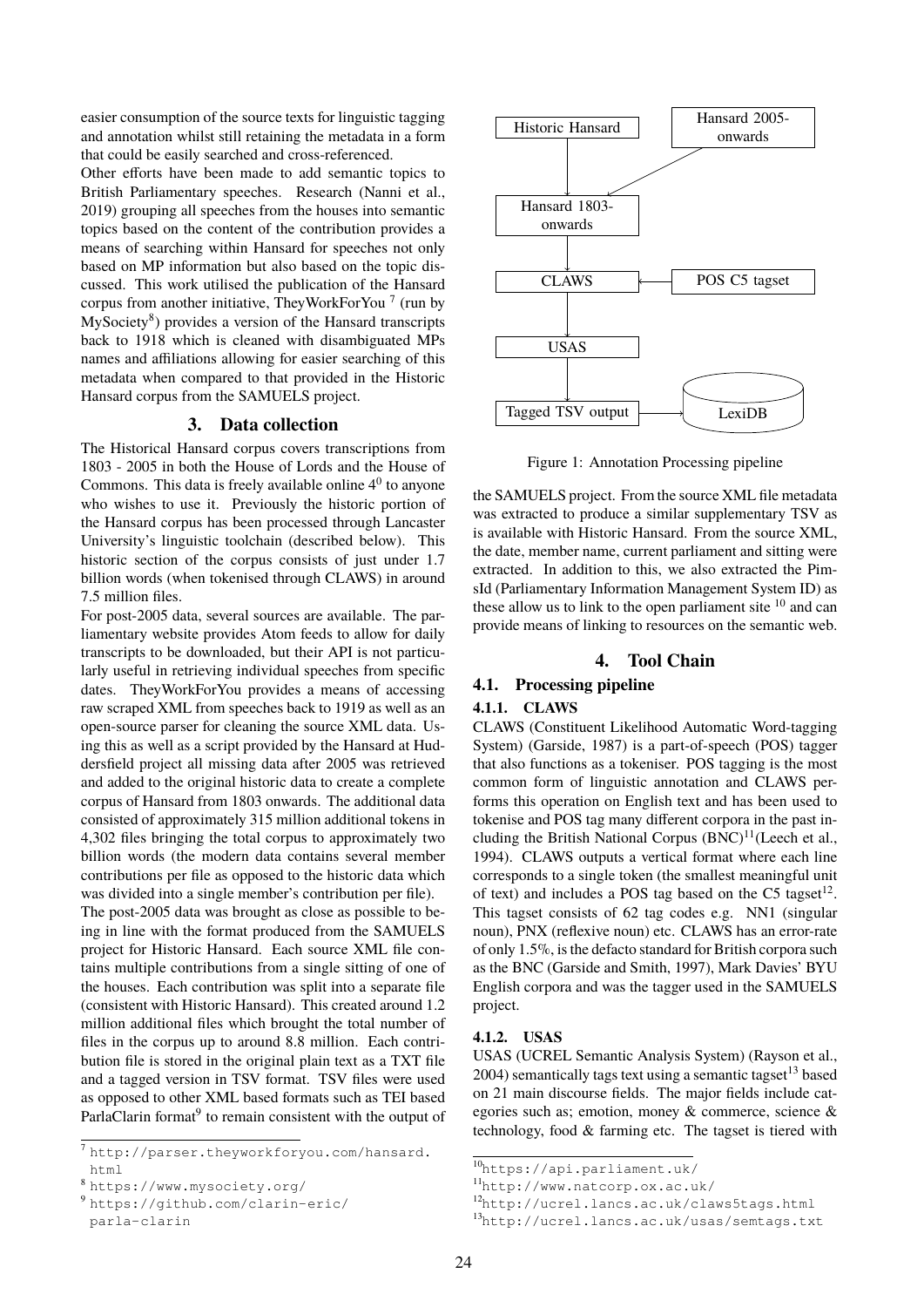each of these main 21 domains containing a number of sub-groups<sup>[14](#page-0-0)</sup>. In total there are 232 semantic tags. USAS can make use of CLAWS' vertical POS tagged output and produce output in various formats such as TSV. The English tagger is around 91% accurate, and it has been extended to multiple languages beyond English [\(Piao et al., 2016\)](#page-0-0), and experiments are ongoing to incorporate neural and deep learning methods [\(Ezeani et al., 2019\)](#page-0-0).

## **4.2. Corpus Interface**

## **4.2.1. Overview**

The data produced by the above pipeline is then indexed and stored in a LexiDB [\(Coole et al., 2016\)](#page-0-0) instance. LexiDB is used as previous work [\(Coole et al., 2015\)](#page-0-0) has shown other database technologies struggle to handle language corpora of the scale constructed here. LexiDB was specifically designed to handle corpus data in a way that allows it to both scale-out and be queried in a manner akin to other corpus data systems. The advantage of LexiDB is as further parliamentary data becomes available the database can easily be added to regularly, even as often as daily. This makes it feasible to run the processing pipeline whenever new data becomes available online<sup>[15](#page-0-0)</sup> making for a truly "live", semantically tagged version of parliamentary debates available at all times.

## **4.2.2. Web Interface**

A web interface<sup>[16](#page-0-0)</sup> to the LexiDB instance hosting the compiled data was built to allow access to the full annotated corpus. This interface allows for several corpus queries to be run;

- Concordance search
- NGrams
- Word Lists
- Collocations
	- **–** Log-likelihood
	- **–** Mutual Information

Each of these query types has various options for filtering and sorting. Beyond this, a multitude of visualizations are available ranging from histograms for term occurrence over time to sunburst diagrams for exploring n-grams. Figure [4](#page-3-0) shows the web interface.

The search bar allows for all of the annotation layers added to the data in the processing pipeline to be queried for. The query syntax takes the form of a regular expression over token stream and uses JSON query by example objects to represent tokens. A full in-depth guide to this syntax is avail-able online<sup>[17](#page-0-0)</sup>. The syntax will seem intuitive to corpus linguists and those already familiar with CQL (Corpus Query Language) used by CWB, CQPweb and SketchEngine, although the syntax differs from CQL in many ways, it is a result of combining JSON and regular expression syntax.



Figure 2: Semantic Category Y (Science & Technology) over time

#### <span id="page-2-0"></span>**5. Semantic Exploration**

With the corpus complete and semantic tags available from 1803 onwards, we can examine various changes in the discourse based on the semantic categories available to us. In this vein, we look at four case studies examining the change in these semantic domains within both houses over time.

## **5.1. Science & Technology**

The first semantic category examined is Science & Technology  $(Y^*)$ . This category includes two tags; Science & technology in general (Y1) and Information technology and computing (Y2). Figure [2](#page-2-0) illustrates the change in this category over time. The plot is based on sub-sampling around 500 contributions per year and then the frequency is normalized as a proportion of all semantic tags that year. We can see a general trend that the discourse across both houses is becoming more and more frequently part of this semantic category. Digging beyond this we can observe how variations or spikes in the normalised frequency become bigger the later in the corpus we go. This could suggest Science & Technology can become hot topics of debate coinciding with major world incidence or advances in technology. Each of these spikes could be analysed in turn to examine what may have caused the discourse to shift towards this category at that time.

#### **5.2. Numbers & Measurement**

Numbers & Measurements (USAS tagged N\*.\*) contains various tags relating to maths and measurements; Mathematics (N2), Measurement: Distance (N3.3), Measurement: Area (N3.6) etc. Interestingly when comparing the semantic category of Science & Technology to that of Numbers & Measurement (Figure [3\)](#page-3-1) we find that the trend of the normalised frequency of both generally increasing over time is true up until the late 20th century. Alarmingly at this point, the usage of numbers and measurements in both houses drops (proportionally to other semantic categories). One might expect as society moves towards greater scientific and technological understanding that there would be a continued increase in usage of specific measurements and statistics in

<sup>14</sup>[http://ucrel.lancs.ac.uk/usas/Lancaster\\_](http://ucrel.lancs.ac.uk/usas/Lancaster_visual/Frames_Lancaster.htm) [visual/Frames\\_Lancaster.htm](http://ucrel.lancs.ac.uk/usas/Lancaster_visual/Frames_Lancaster.htm)

<sup>15</sup><http://www.data.parliament.uk/>

<sup>16</sup><http://ucrel-hansard-l.lancs.ac.uk/>

<sup>17</sup>[https://github.com/matthewcoole/lexidb/](https://github.com/matthewcoole/lexidb/wiki/Query-Syntax) [wiki/Query-Syntax](https://github.com/matthewcoole/lexidb/wiki/Query-Syntax)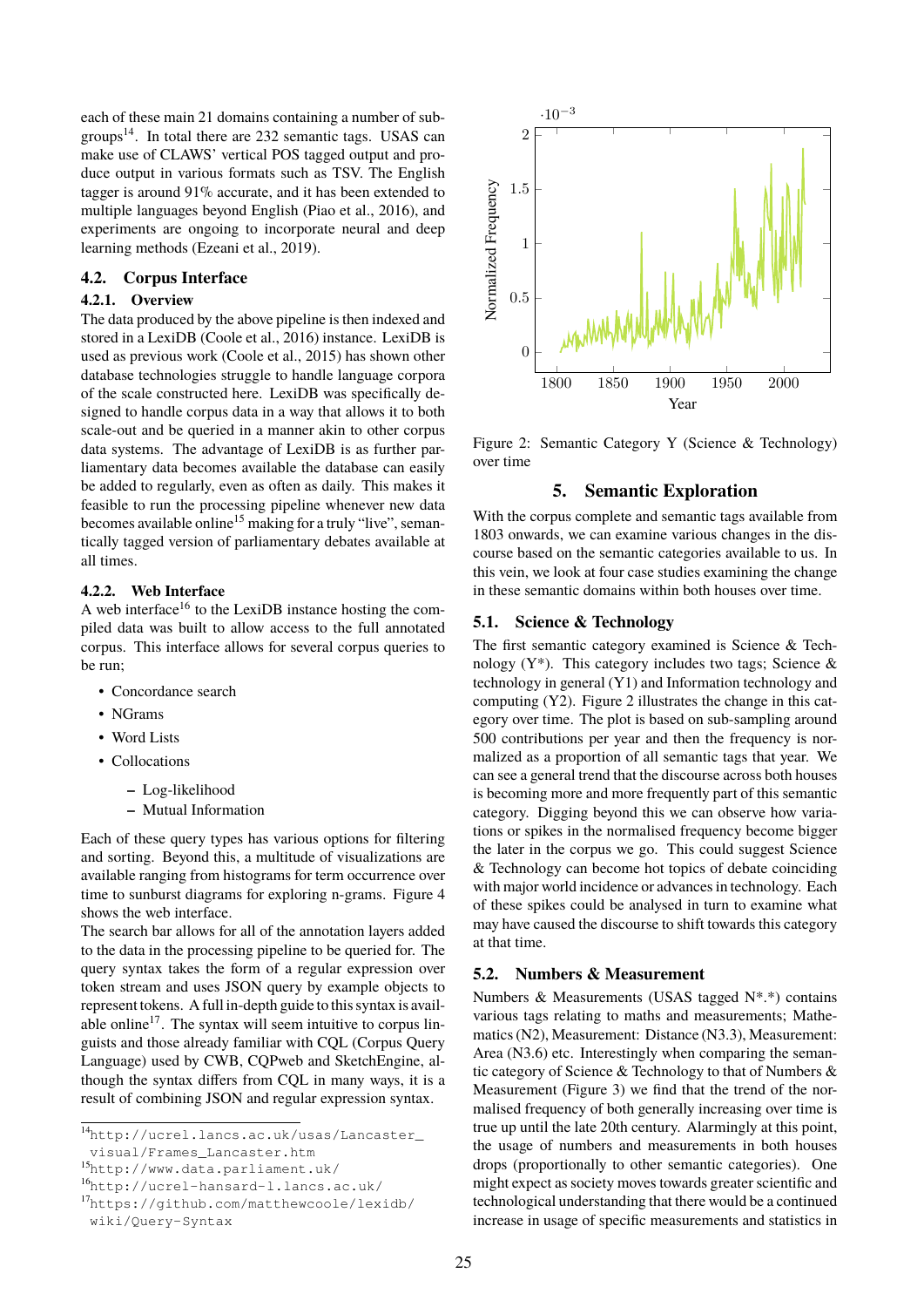

<span id="page-3-1"></span>Figure 3: Semantic Category N (Numbers and Measurement) over time

discourse. This sudden decline entering the 21st century could indicate that politicians are becoming less precise when discussing issues and policies and not using precise figures, measurements or estimates and using vaguer language.

## **5.3. War & Warfare**

The semantic category G3 (Warfare, defence and the army; weapons) is shown in the interface's histogram visualiza-tion<sup>[18](#page-0-0)</sup>. This category represents a wider semantic field compared to the word "war" and the trends between this term and the semantic category can be compared over time. As can be seen in Figure [4](#page-3-0) both the semantic category and the term "war" have peaks around both world wars as would be expected. Interestingly though through the latter part of the 20th century the G3 semantic category noticeably rises to a greater extent than the term "war", this could be investigated further through a concordance analysis as to why politicians are speaking more about topics relating to war than specifically mentioning "war", or are using terms metaphorically. This is a good example of the kind of exploration of this corpus that is possible with our web interface.

# **5.4. COVID-19**

Another visualization possible through our web interface is the ability to produce word clouds based on collocation metrics. Figure [5](#page-3-2) shows a word cloud based on a general search for coronavirus; (covid|COVID)-19|[Cc]oronavirus and using the log-likelihood metric for collocations around this search term, the higher the metric the larger word appears. This includes the top 150 collocations of the search and is a good starting point for linguists to explore what is being said in this area before performing a more fine-grained analysis.

### **6. Conclusion**

We have presented here our research to update the UK Hansard corpus. Our main contributions are: 1) a fully



<span id="page-3-0"></span>Figure 4: Web Interface showing War & G3 Semantic Tag searches



Figure 5: COVID-19 Wordcloud

<span id="page-3-2"></span>tagged version of the Hansard corpus from 1803 up to the present data that is tokenised, POS tagged and semantically annotated 2) an NLP framework for annotation that can be fully automated and will be used going forward to keep our linguistically annotated version of the Hansard corpus up to date with new data as transcriptions from parliament become available daily 3) a search interface that allows for linguistic queries to be performed against the corpus as well as providing visualizations to better understand changes in political discourse over time. We will also make the entire semantically tagged corpus available for download through a link on our web interface page<sup>[19](#page-0-0)</sup>, observing the same licences as for the untagged data.

## **7. Acknowledgements**

This research conducted by the lead author is funded at Lancaster University by an EPSRC Doctoral Training Grant. The SAMUELS project was funded by the Arts and Humanities Research Council in conjunction with the Economic and Social Research Council (grant reference AH/L010062/1) from January 2014 to April 2015.

<sup>18</sup><https://www.amcharts.com/>

<sup>19</sup><http://ucrel.hansard-l.lancs.ac.uk>